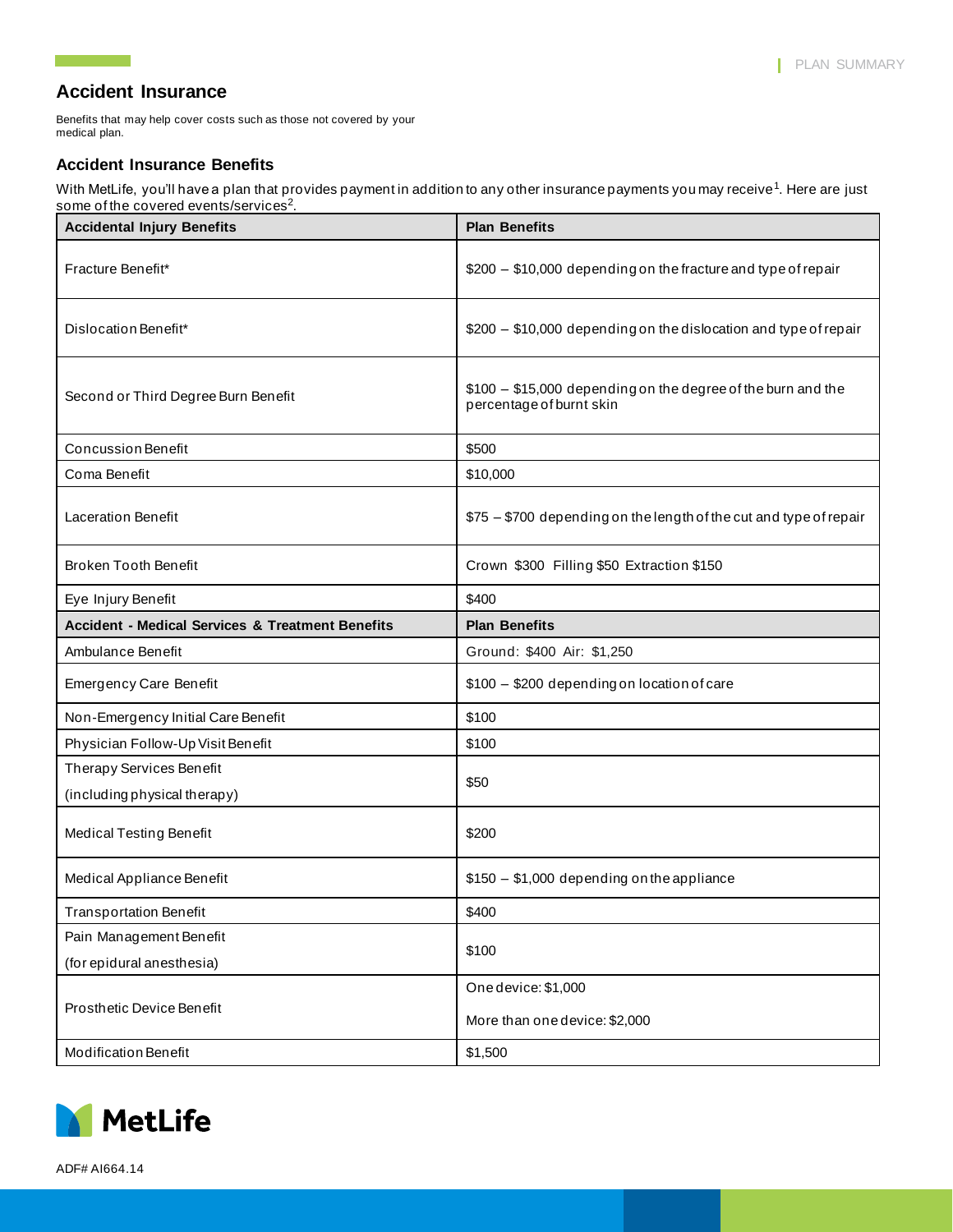# **Accident Insurance**

| Blood/Plasma/Platelets Benefit                                                     | \$500                                                |
|------------------------------------------------------------------------------------|------------------------------------------------------|
| Surgical Repair Benefit                                                            | \$200-\$2,000 depending on the type of surgery       |
| <b>Exploratory Surgery Benefit</b>                                                 | \$200                                                |
| Other Outpatient Surgery Benefit                                                   | \$400                                                |
| <b>Hospital Benefits</b>                                                           | <b>Plan Benefits</b>                                 |
| <b>Admission Benefit</b>                                                           | \$1,500 for the day of admission                     |
| ICU Supplemental Admission Benefit                                                 | \$1,500 for the day of admission                     |
| <b>Confinement Benefit</b>                                                         | \$300 per day                                        |
| (paid for up to 15 days per accident)                                              |                                                      |
| ICU Supplemental Confinement Benefit                                               | \$300 per day                                        |
| (paid for up to 15 days per accident)                                              |                                                      |
| Inpatient Rehabilitation Benefit                                                   |                                                      |
| (paid for up to 15 days per accident)                                              | \$200 per day                                        |
| <b>Accidental Death Benefit</b>                                                    | <b>Plan Benefits</b>                                 |
| Accidental Death Benefit*                                                          | \$50,000                                             |
|                                                                                    | \$150,000 for accidental death on common carrier     |
| <b>Accidental Dismemberment, Functional Loss &amp;Paralysis</b><br><b>Benefits</b> | <b>Plan Benefits</b>                                 |
| Dismemberment/Functional Loss                                                      | $$1,000 - $40,000$ depending on the injury           |
| Paralysis                                                                          | \$20,000 - \$40,000 depending on the number of limbs |
| <b>Other Benefits</b>                                                              | <b>Plan Benefits</b>                                 |
|                                                                                    |                                                      |
| Health Screening Benefit* -                                                        | \$50                                                 |
| benefit provided for certain screening/prevention tests                            | Paid 1 time per calendar year                        |

\* Notes Regarding Certain Benefits

- Fracture and Dislocation benefits Chip fractures are paid at 25% of the applicable fracture benefit and partial dislocations are paid at 25% of the applicable dislocation benefit.
- Accidental Death Benefit The benefit amount will be reduced by the amount of any accidental dismemberment/functional loss/paralysis benefits and modification benefit paid for injuries sustained by the covered person in the same accident for w hich the accidental death benefit is being paid.
- Accidental Death Benefit Common carrier refers to airplanes, trains, buses, trolleys, subways and boats.
- Health Screening Benefit The Health Screening Benefit is not available in all states.
- Lodging Benefit The lodging must be at least 50 miles from the insured's primary residence.

#### **Organized Sports Activity Injury Benefit Rider**

This coverage includes an Organized Sports Activity Benefit Rider. The rider increases the amount payable under the Certificate for certain benefits by 25% for injuries resulting from an accident that occurred while participating as a player in an organized sports activity. The rider sets forth terms, conditions, and limitations, including the covered persons to whom the rider applies.